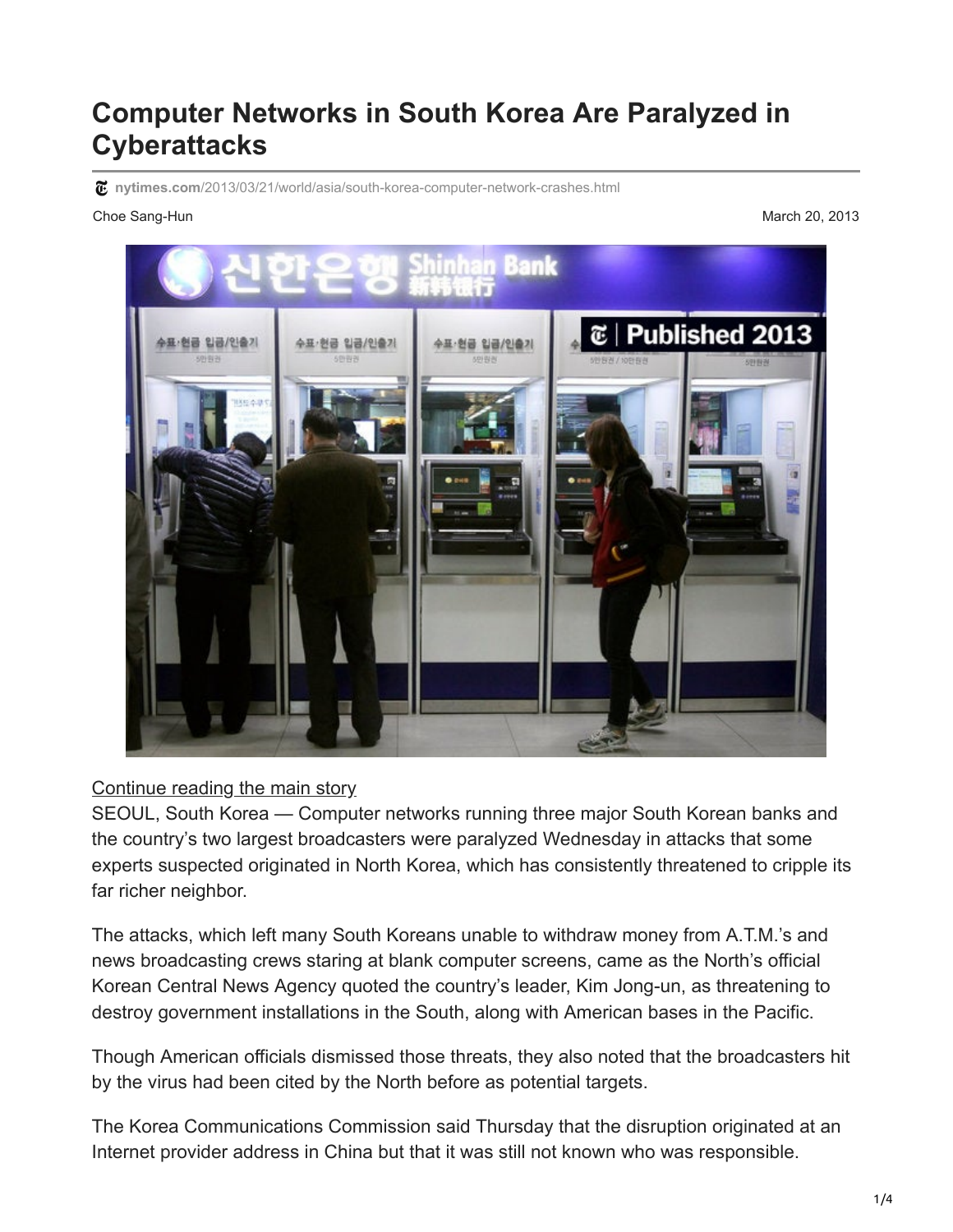Many analysts in Seoul suspect that North Korean hackers honed their skills in China and were operating there. At a hacking conference here last year, Michael Sutton, the head of threat research at Zscaler, a security company, said a handful of hackers from China "were clearly very skilled, knowledgeable and were in touch with their counterparts and familiar with the scene in North Korea."

But there has never been any evidence to back up some analysts' speculation that they were collaborating with their Chinese counterparts. "I've never seen any real evidence that points to any exchanges between China and North Korea, " said Adam Segal, a senior fellow who specializes in China and cyberconflict at the Council on Foreign Relations,

Wednesday's attacks, which occurred as American and South Korean military forces were conducting major exercises, were not as sophisticated as some from China that have struck United States computers, and certainly less sophisticated than the American and Israeli cyberattack on Iran's nuclear facilities. But it was far more complex than a "denial of service" attack that simply overwhelms a computer system with a flood of data.

The malware is called "DarkSeoul" in the computer world and was first identified about a year ago. It is intended to evade some of South Korea's most popular antivirus products and to render computers unusable. In Wednesday's strikes, the attackers made no effort to disguise the malware, leading some to question whether it came from a state sponsor — which tend to be more stealthy — or whether officials or hackers in North Korea were sending a specific, clear message: that they can reach into Seoul's economic heart without blowing up South Korean warships or shelling South Korean islands.

North Korea was accused of using both those techniques in attacks over the past three years.

The cyberattacks Wednesday come just days after North Korea blamed South Korea and the United States for attacks on some of its Web sites. The North's official Korean Central News Agency said last week that North Korea "will never remain a passive onlooker to the enemies' cyberattacks that have reached a very grave phase as part of their moves to stifle it."

The South Korean government cautioned that it was still too early to point the finger for Wednesday's problems at the North, which has been threatening "pre-emptive nuclear attacks" and other, unspecified actions against its southern neighbor for conducting the military exercises with the United States this month and for supporting new American-led United Nations sanctions against the North.

"We cannot rule out the possibility of North Korean involvement, but we don't want to jump to a conclusion," said Kim Min-seok, a spokesman for the Defense Ministry.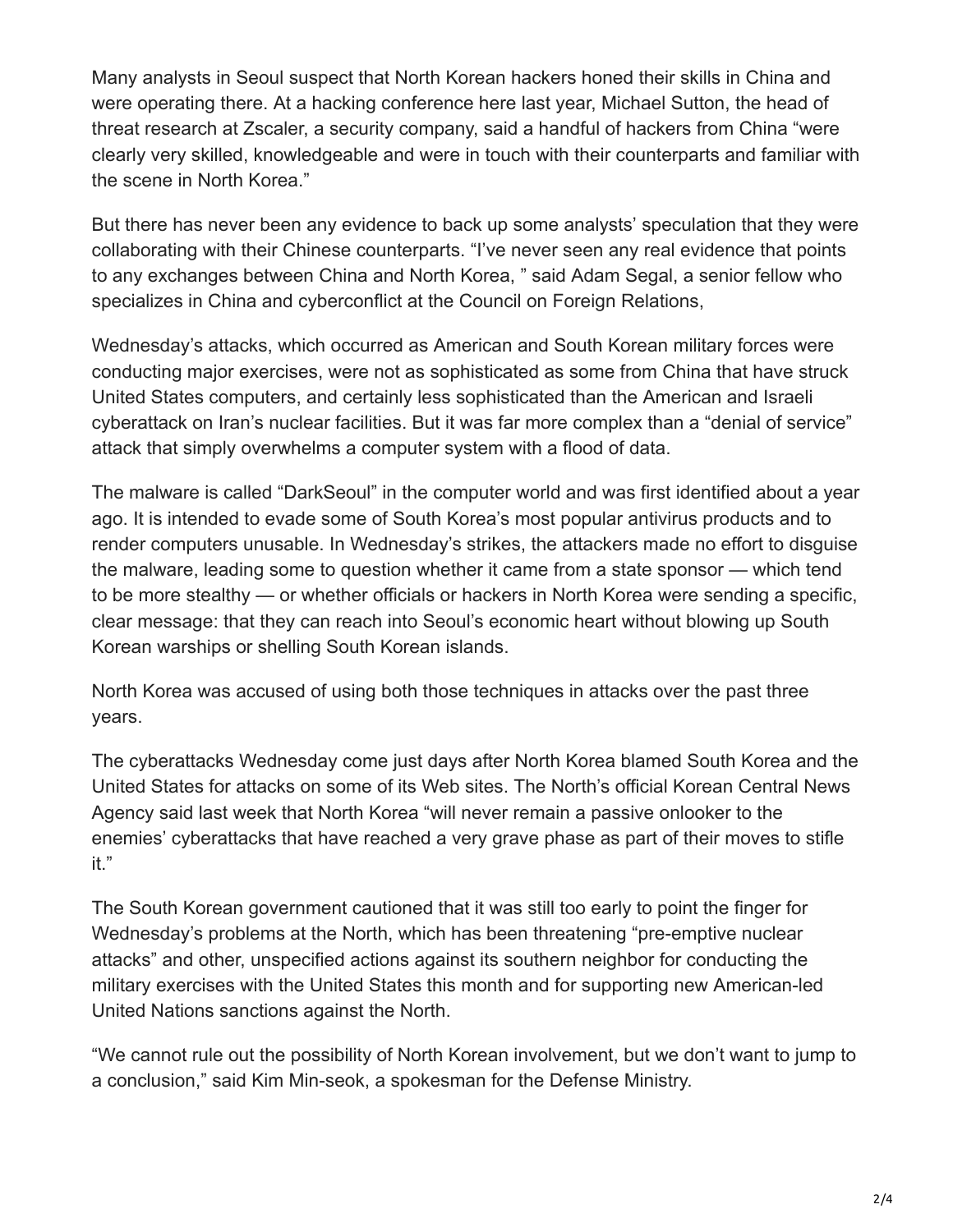The military raised its alert against cyberattacks, he added, and the Korea Communications Commission asked government agencies and businesses to triple the number of monitors for possible hacking attacks. South Korea's new president, [Park Geun-hye](http://topics.nytimes.com/top/reference/timestopics/people/p/park_geunhye/index.html?8qa), instructed a civiliangovernment task force to investigate the disruptions.

## Image

The computers of South Korea's cable channel YTN were frozen during the attacks on Wednesday.Credit...YTN/Agence France-Presse — Getty Images It could take months to determine the true source of the attacks, and sometimes investigators never come to a firm conclusion. In 2009, a similar campaign of coordinated cyberattacks over the Fourth of July holiday hit 27 American and South Korean Web sites, including South Korea's presidential palace, called the Blue House; its Defense Ministry; and Web sites belonging to the United States Treasury Department, the Secret Service and the Federal Trade Commission.

But those were all "distributed denial of service" attacks in which attackers flood the sites with traffic until they fall offline. While many suspected North Korea, a clear link to the country was never established.

South Korea's two leading television stations, the publicly financed Korean Broadcasting System and MBC, maintained normal broadcasts but said their computers were frozen. The cable channel YTN reported a similar problem. The KBS Web site was shut down.

Shinhan Bank, the country's fourth-largest lender, reported that its Internet banking servers had been temporarily blocked. Technicians restored operations, the government's Financial Services Commission said in a statement.

Two other banks, NongHyup and Jeju, reported that operations at some of their branches had been paralyzed after computers were infected with viruses and their files erased, the commission said. After two hours, the banks' operations returned to normal, they said. A fourth bank, Woori, reported a hacking attack, but said it had suffered no damage.

The Web site of the Washington-based [Committee for Human Rights in North Korea](http://www.hrnk.org/) was hacked by an entity calling itself "Hitman 007-Kingdom of Morocco," which stole the committee's publications and other documents, said its executive director, Greg Scarlatoiu.

He said he did not know whether the attack was linked to the disruptions in South Korea, but noted that it came a day before the United Nations Human Rights Council was to vote on the resolution calling for the establishment of an independent investigation of North Korean human rights abuses, including its running of prison gulags. The committee has been an active supporter of such an inquiry.

"This type of mishap is not to be unexpected, given the nature of our work," Mr. Scarlatoiu said.